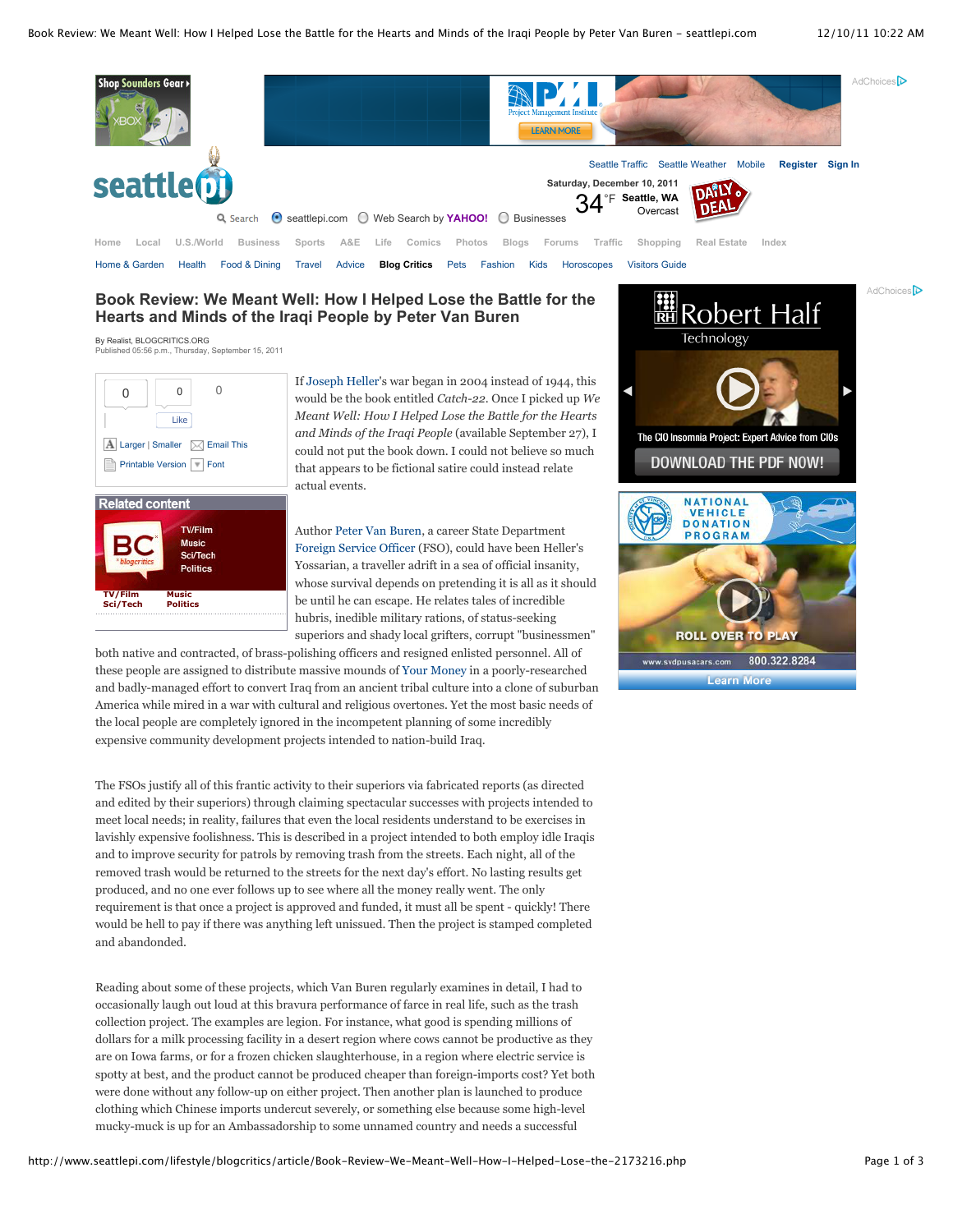nation-bulding economic project on his resume. Spending tens of thousands of dollars on translating American Classic books into Arabic and shipping them to Iraq only have them dumped behind the local school because no local Iraqi could read them and thus didn't want them. And so on. And so on.

Yet other times I had to restrain my disgust at the arrogance of those seeking to commit this Americanization on the Iraqis, for all they achieved was to make a bad situation much worse by showing serious disrespect to the sensibilities of the local population. Van Buren touches upon these, ranging from an ill-considered idea to get Iraqi women to dress more like American women to the savage rape of an Iraqi girl and the murder of her entire family, the most flagrant of the violations of Iraq that he had to confront while stationed there. It happened nearby, and could have provided the motive for a revenge killing of US personnel.

| 1<br>2 Next »                                                                                |
|----------------------------------------------------------------------------------------------|
| $\Omega$<br>Tweet<br>ίO.                                                                     |
| <b>From Around the Web</b>                                                                   |
| ■ 7 Questions to Ask to Detect a Lie (Reader's<br>Digest)                                    |
| Kate Winslet Wears Optical Illusion Dress,<br>٠<br><b>Fools No One (The Stir By CafeMom)</b> |
| Shaving: Secrets Dad Never Told You (Men's Life<br>٠<br>Today)                               |
| When Alzheimer's Isn't Alzheimer's (Associated<br>Content)                                   |
| When is the Best Time to Retire? (Prudential)<br>[what's this?]                              |
|                                                                                              |
|                                                                                              |

## **Comments**

| Add a comment                                                                                                                                                                                                                 |                                                                 | .ommen                                                                |  |
|-------------------------------------------------------------------------------------------------------------------------------------------------------------------------------------------------------------------------------|-----------------------------------------------------------------|-----------------------------------------------------------------------|--|
| Warning: this comments plugin is operating in compatibility mode, but has no posts yet. Consider specifying an explicit 'href' as suggested in<br>the comments plugin documentation to take advantage of all plugin features. |                                                                 |                                                                       |  |
| Facebook social plugin                                                                                                                                                                                                        |                                                                 |                                                                       |  |
| \$9 Car Insurance Trick?<br>If you drive 25 mi/day or less you                                                                                                                                                                | <b>Seattle Seahawks Store</b><br>Seattle Seahawks Jerseys, Hats | <b>Seattle Seahawks Tickets</b><br>Just Buy Seattle Seahawks Tickets, |  |

If you drive 25 mi/day or less you better read this... Insurance.Comparisons.org

Seattle Seahawks Jerseys, Hats Merchandise and More. www.SeattleTeams.com

Just Buy Seattle Seahawks Tickets, Seahawks.JustBuyTickets.com

**Ads by Yahoo!**

AdChoices<sup>D</sup>